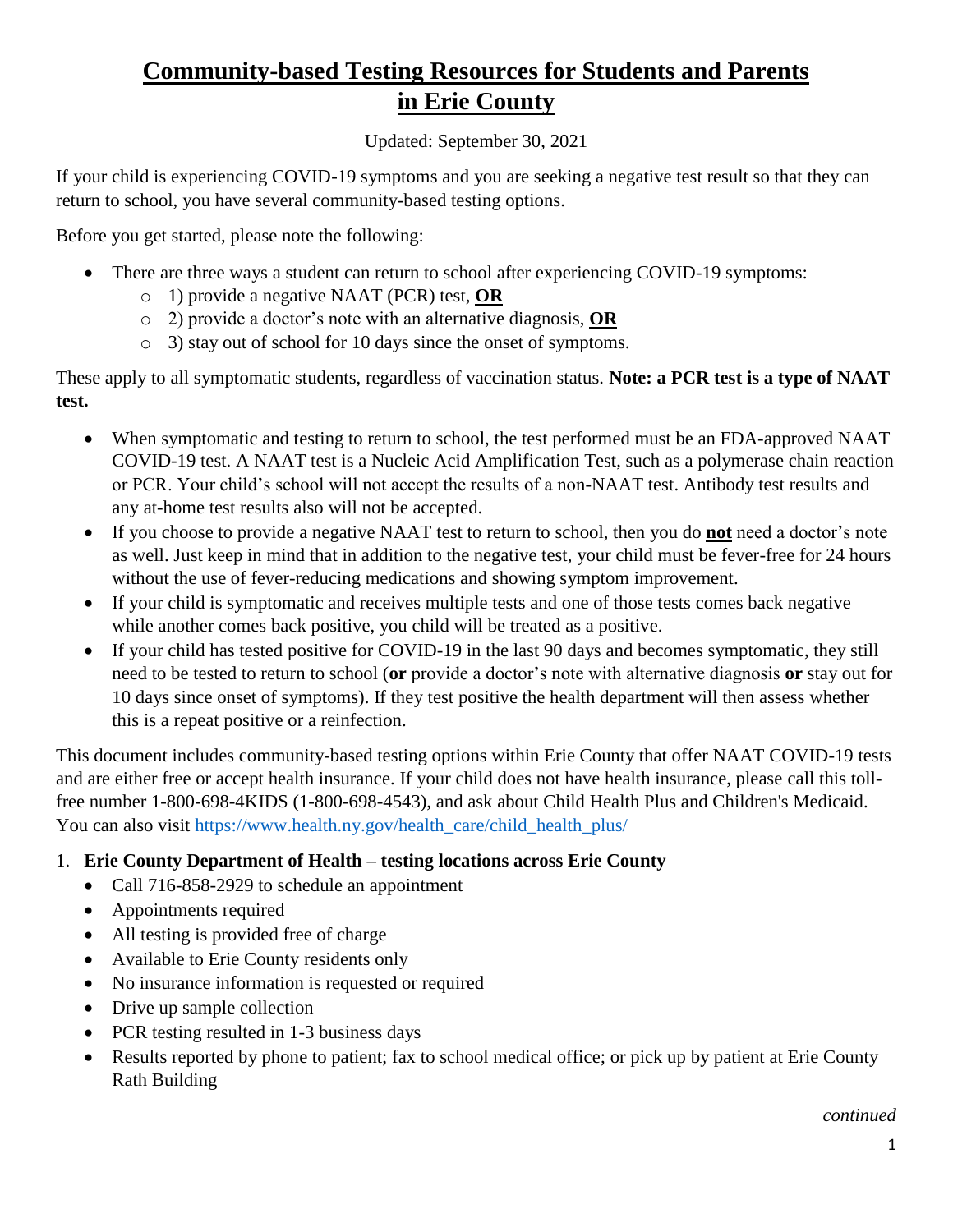### **2. Rite Aid – 34 testing locations across Erie County**

- Go to<https://www.riteaid.com/pharmacy/services/covid-19-testing> to schedule an appointment
- All testing is provided free of charge
	- o No insurance information is requested at time of registration
	- o Rite Aid will automatically pull from funding via Health and Human Services (HHS)
- Sample collection is done at drive-thru
- PCR testing resulted in 3-5 days
- Results reported to patient via email address that was provided at time of registration

# **3. Walgreens – 20 testing locations across Erie County**

- Go to [https://www.walgreens.com/findcare/covid19/testing?ban=covid\\_vanity\\_testing](https://www.walgreens.com/findcare/covid19/testing?ban=covid_vanity_testing) and select "Get Started"
- All testing is provided free of charge
- Insurance information is requested at time of registration
	- o **If you provide insurance information**, Walgreens will first seek to bill your insurance for reimbursement. If it is denied for any reason, **you will not see a bill**. Walgreens will automatically pull from funding via Health and Human Services (HHS).
	- o **If you do not provide your insurance information**, **you will not see a bill**. Walgreens will automatically pull from funding via Health and Human Services (HHS).
- Sample collection is done at drive-thru
- PCR testing resulted in 1-2 days
- Results reported to patient via email address that was provided at time of registration

# **4. KSL Diagnostics – 2 testing locations in Erie County**

- Go to [https://gsign.me/eyo](https://secure-web.cisco.com/1wi0uQlw8_TJBis5KdFMcO18ak0ydK_vJFvvLFj3d6UCxgj5i9Y3SeafeOZla6mL4Ma2_W9jKvIs9umX3uDESUlgLORE9HBliGhL8huB_npYNuSF87pCxNNIM59fWSVBwZ0ggV7SmkjkhoWFav2jXHssrViLyrx5ALW3mcia5BO2wlzZh65EL7Qfs0euDyvvhSPz_OkgauufJ8TRkZvKrUdU8RwIgL5taVzAPpFB2vQi5evng0k8RS_akx2zeefwdizu_ETclfnv0JY6_wxQvgS9P-DErOk6bhyEdx7EORHHlPoWWCNFMet97iFwlxqSy/https%3A%2F%2Fgsign.me%2Feyo) or scan the QR code to register
- **Insurance information must be provided as not to incur charges**
	- o If you do not provide insurance information, you will be responsible for the cost of your child's test
	- o No insurance information is requested at time of registration
	- o Once you arrive at the location, you will be asked to provide insurance information. KSL Diagnostics will bill your insurance for reimbursement.
- Call your pediatrician and ask them to fax a script to your desired testing location
	- o If using 1000 Youngs Road, Williamsville, NY 14221 then fax to 716-559-1582
	- o If using 28 Best Street, Buffalo, NY 14209 then fax to 716-800-6057
- **A prescription for testing is preferred but not required; if you do not have a prescription, testing is still available**
- No appointment is necessary
- Sample collection is done as drive-up
- PCR testing resulted same-day if collected before 1:00 pm
- Results reported to patient via email

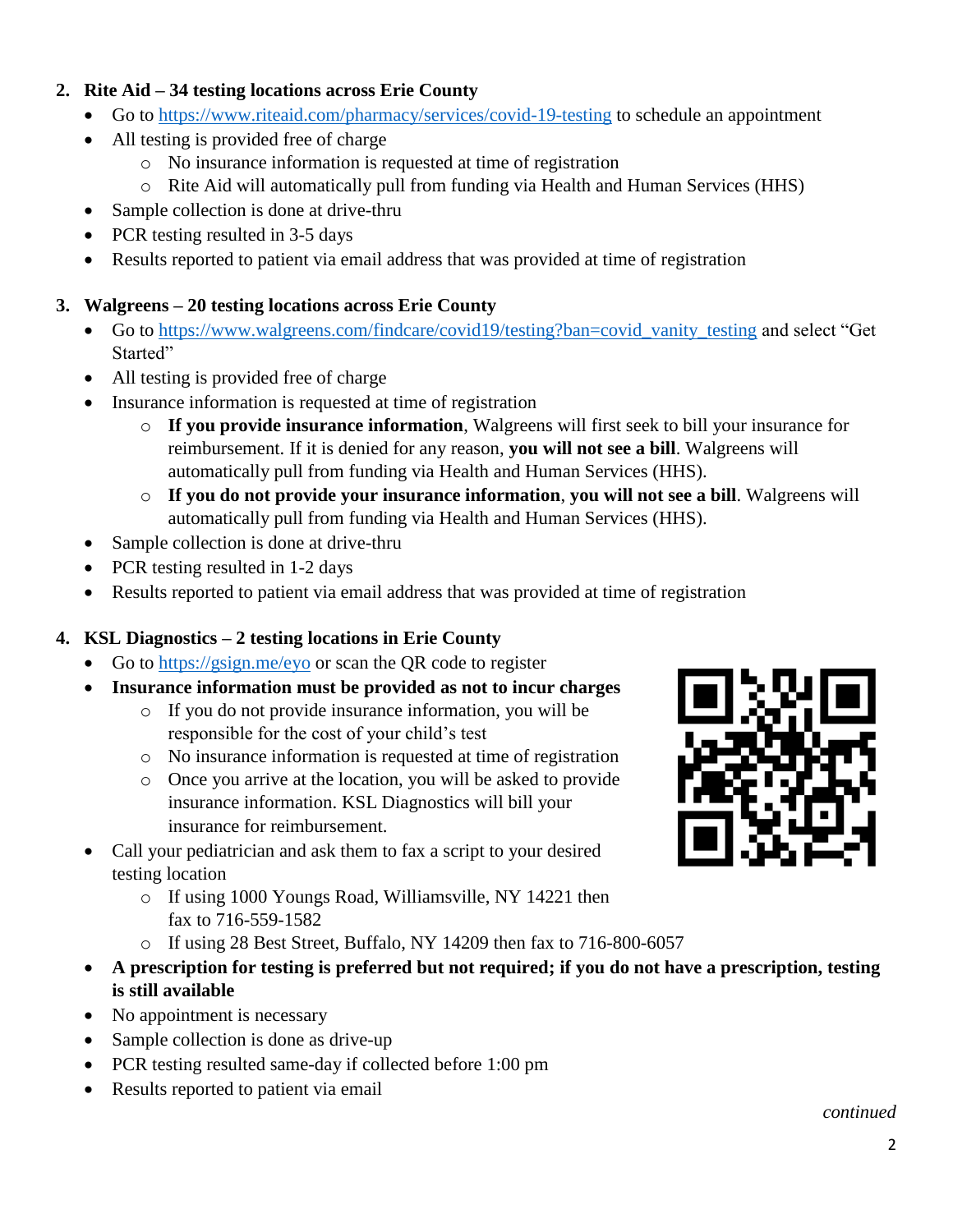### **5. Medlab, Inc. – 1 location in Erie County**

- Go to<https://medlabinc.com/schedule/> to schedule an appointment
- All testing is provided free of charge
	- o No insurance information is requested at time of registration
	- o Once you arrive at the location, you will be asked to provide insurance information. **If you provide insurance information**, Medlab, Inc. will first seek to bill your insurance for reimbursement. If it is denied for any reason, **you will not see a bill**. Medlab, Inc. will automatically pull from funding via Health and Human Services (HHS).
	- o **If you do not provide your insurance information**, **you will not see a bill**. Medlab, Inc. will automatically pull from funding via Health and Human Services (HHS).
- Sample collection is done as walk-up
- PCR testing resulted same-day if you are tested in the morning and next day if you are tested in the afternoon
- No prescription required
- Results reported to patient via patient portal

# **6. Urgent Care Centers: Immediate Care, WellNow, Pediatric Urgent Care**

- It's important to contact your insurance carrier to learn about your coverage details before making an appointment at these facilities. While they accept insurances (check to see that yours is accepted), allowable reimbursements vary and copays may apply.
- Insurances are accepted and will be billed, any remaining balance will be billed to the patient
- Make an appointment online or walk-in
- PCR testing is provided but may require an office visit fee as well
- Test result times vary but can be same-day
- Results reported to patient via phone call and patient portal

### **7. New York State Department of Health searchable map – Find a Test Site Near You**

• <https://coronavirus.health.ny.gov/find-test-site-near-you>

These COVID-19 test locations are provided based on information from their web sites. This information is subject to change.

*continued*